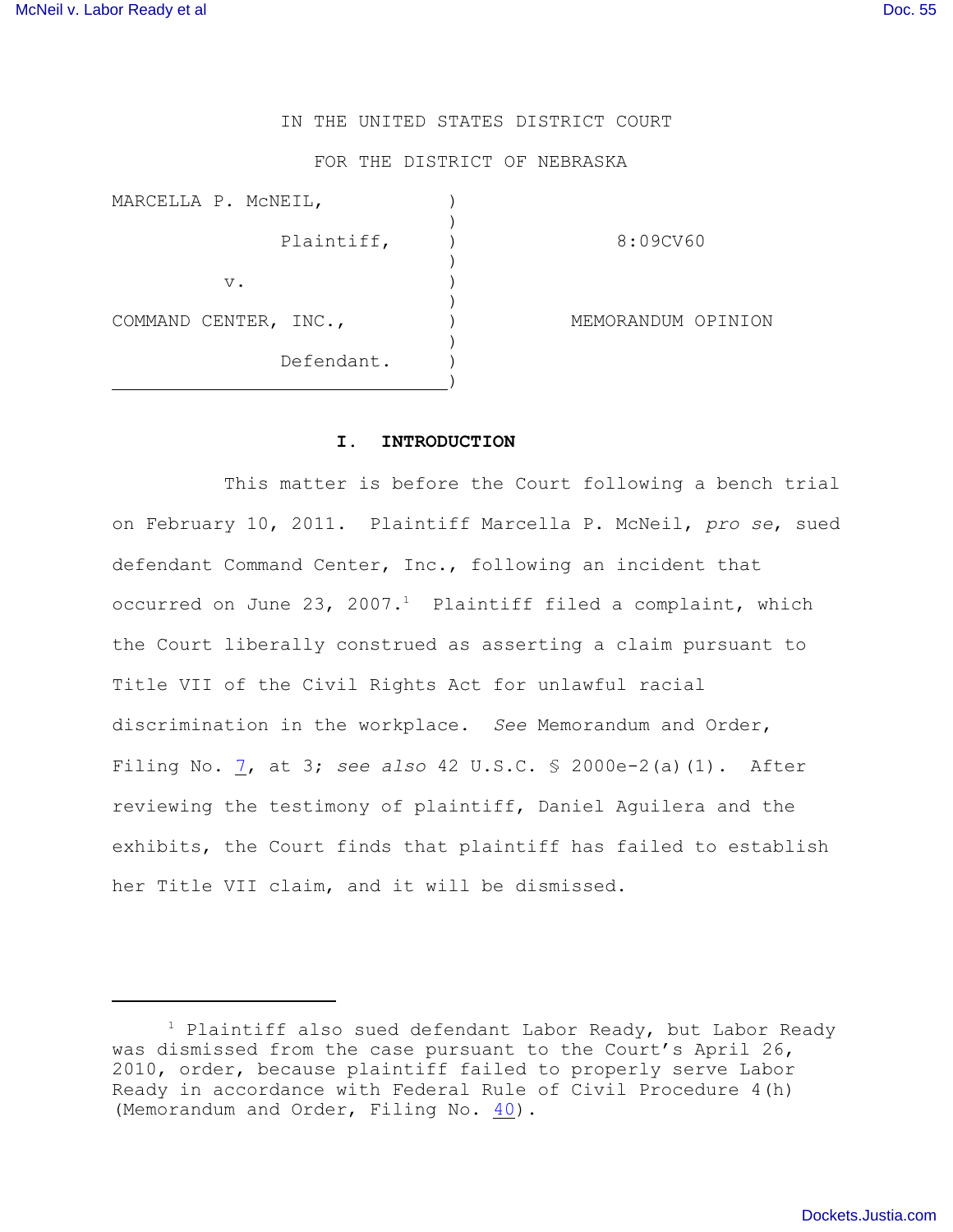## **II. FINDINGS OF FACT**

1) Defendant is a corporation authorized to do business in Nebraska. Defendant maintains an office in a shopping center in Omaha, Nebraska, located at 335 North 76th Street. Defendant principally engages in the business of providing temporary workers for on-demand jobs, such as construction, hospitality, and food services. Defendant typically operated its business by sending workers to job sites, having the workers return to defendant's office upon completion of the work, and paying the workers the same day for the work they performed. Defendant employs people of both sexes and of many races.

2) Plaintiff is an African-American woman residing in Omaha, Nebraska, and was an employee of defendant until June 23, 2007. In connection with her employment, plaintiff signed an orientation form when she was hired in which she acknowledged that defendant was "a drug-free employer and that [she] may be asked to submit to drug testing." Plaintiff also agreed that a positive drug test would result in her termination from defendant (Exhibit 13).

3) On June 23, 2007, in connection with a work assignment from defendant, plaintiff worked approximately eight and one-half hours at a hotel in western Omaha in the laundry room. Upon completing her duties at the hotel at around 5:00

-2-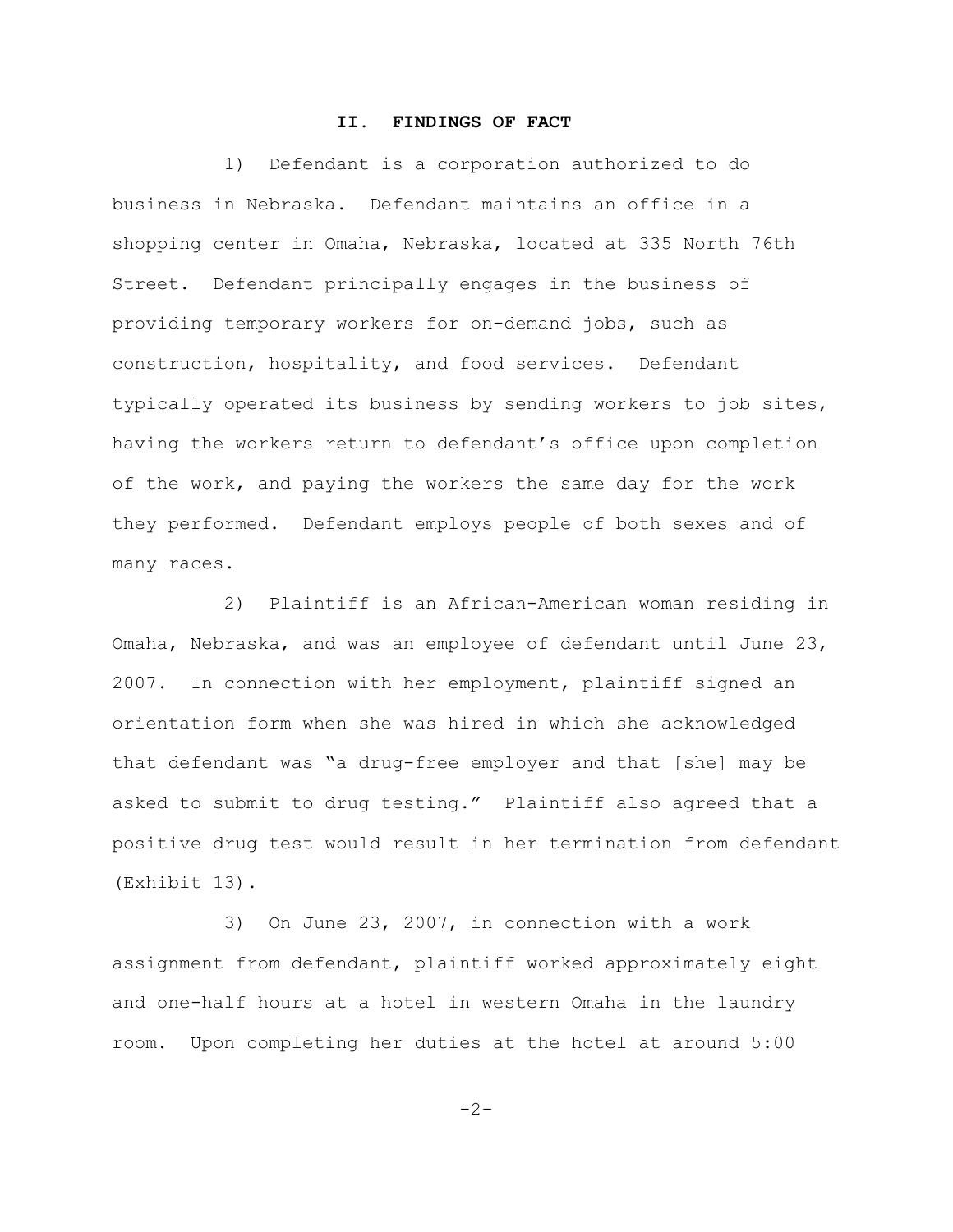p.m., plaintiff called Daniel Aguilera, the branch manager for defendant's office located on North 76th Street. Plaintiff informed Aguilera that she would like to turn in her work ticket for the hotel job that evening and receive her paycheck for the work. At that time, defendant's office normally closed at 5:30 p.m., but because defendant was staffing clean-up workers for the College World Series that evening, Aguilera told plaintiff the office would be open at approximately  $8:45$  p.m., and that she could turn in her work ticket and receive payment for her work at that time.

4) However, plaintiff traveled directly to defendant's office, arriving at around 6:00 p.m. At about 6:15 p.m., Aguilera arrived at the office. Aguilera had come to the office because an unexpected work request had arisen, and he needed to find two workers to satisfy the request. When he arrived at the office, Aguilera found plaintiff waiting there with some food she had purchased from a nearby restaurant. Plaintiff asked Aguilera if she could come into the office to receive payment for her work. Aguilera told plaintiff that the office was closed and that she would have to wait until later that evening when the office was open to have her payment processed. Because of the day's heat, plaintiff asked if she could come inside the office and eat her food. At first Aguilera declined, but eventually he allowed plaintiff to enter the office to eat her meal.

 $-3-$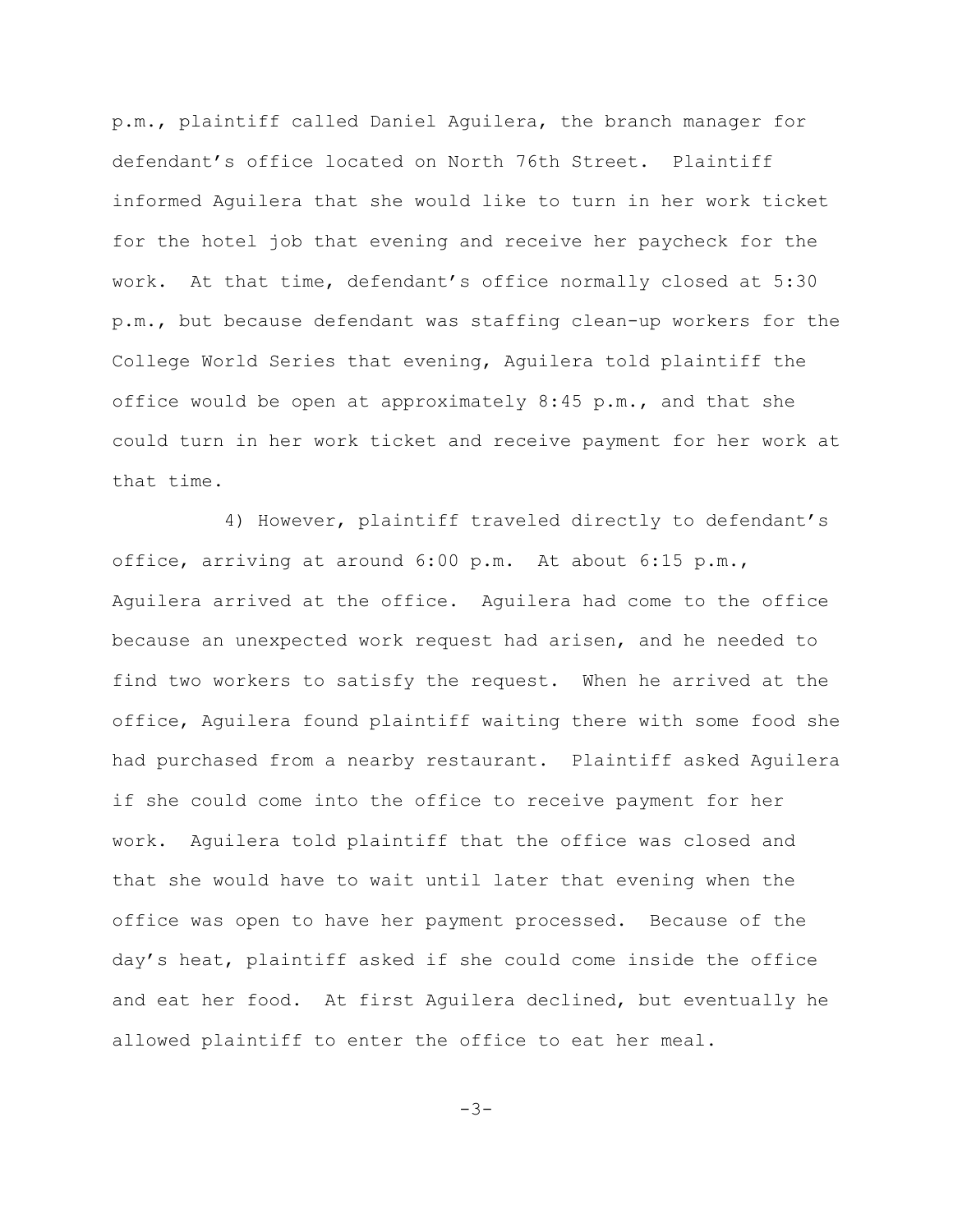5) Upon entering the office, plaintiff sat down near the front door and began eating while Aguilera went about his work of staffing the unexpected work request. Soon thereafter, plaintiff renewed her request for Aguilera to process her payment request, which Aguilera again declined to do. Plaintiff and Aguilera then engaged in a heated argument, which resulted in plaintiff's meal being spilled. Aguilera went to the office's front door, opened it, and ordered plaintiff to leave the premises. Plaintiff left the office, but remained outside the building near the front door.

6) About fifteen minutes later, two workers showed up at defendant's office to obtain work assignments for the evening. Both workers were Caucasian men. Intending to have the men work on the unexpected work request, Aguilera opened the office front door and asked them to come in. Upon the opening of the door, plaintiff attempted to reenter the office. Aguilera refused to allow plaintiff to reenter and began closing the door to block her entrance. The plaintiff, in an effort to prevent the door from closing, stuck her foot in, resulting in an injury to her foot. Plaintiff was subsequently taken to the hospital.

7) At the hospital, plaintiff underwent treatment for her foot injury. Because plaintiff's injury arguably occurred in the course of plaintiff's employment, she was requested to

$$
-\,4\,-
$$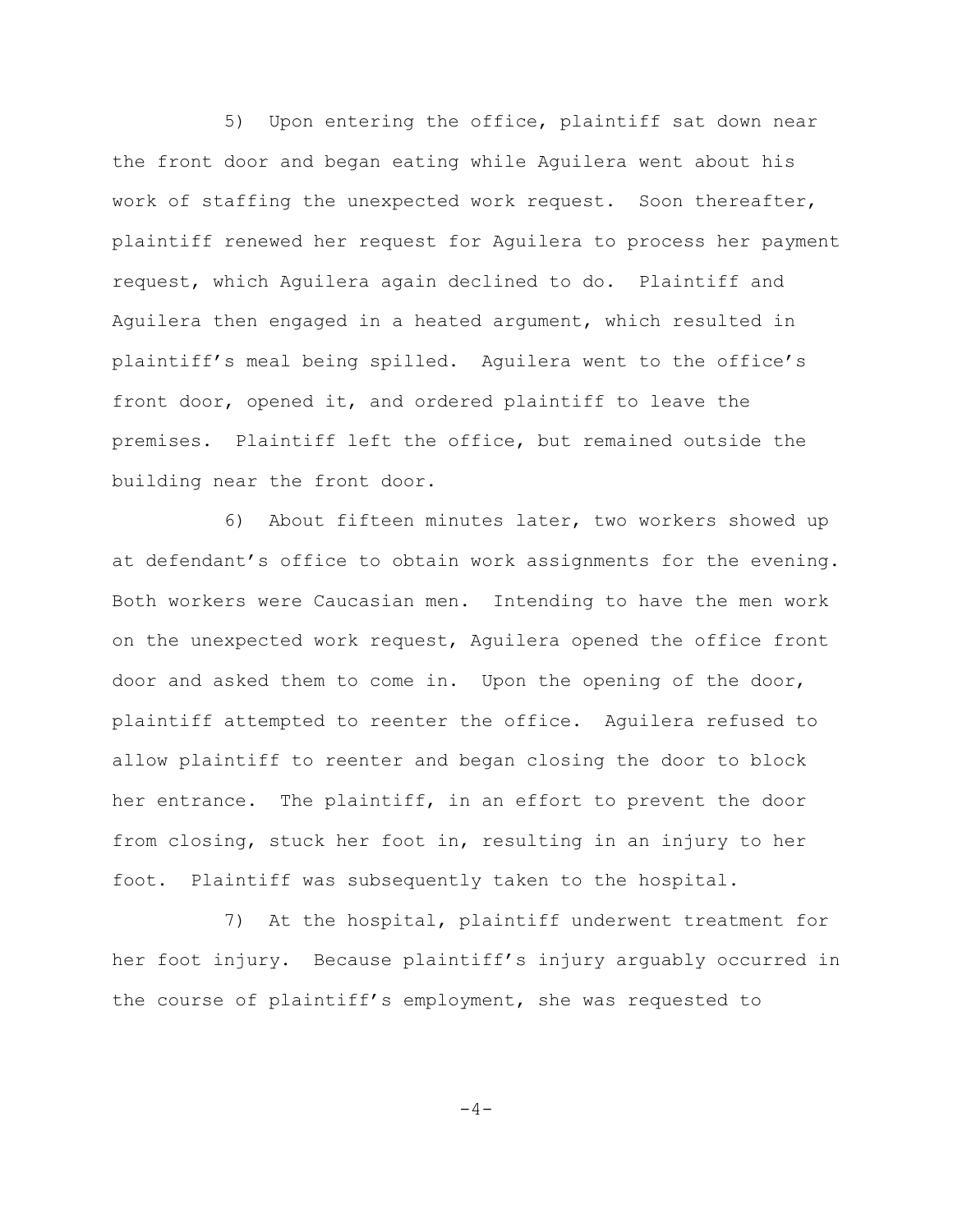undergo a drug test, pursuant to company policy. The drug test showed positive for cannabis.

8) In connection with her injury, and with the assistance of counsel, plaintiff filed a worker's compensation claim. Plaintiff and defendant reached an agreement for a final lump sum settlement on March 10, 2008 (Exhibit 10). In paragraph 10 of the settlement agreement, the parties acknowledged that plaintiff was asked to take a drug test following her injury, she failed the test, and as a result was not eligible to work for defendant pursuant to the defendant's employment policy.

9) The plaintiff presented no evidence that non-African American employees were treated any differently than she was.

10) After completion of the worker's compensation matter, plaintiff filed a Charge of Discrimination on March 25, 2008, alleging race discrimination (Exhibit 2). After reviewing plaintiff's charge, the Equal Employment Opportunity Commission issued a Dismissal and Notice of Rights letter to plaintiff on December 12, 2008 (Exhibit 3). Plaintiff, thereafter, timely filed this action *pro se*.

## **III. CONCLUSIONS OF LAW**

The Court has subject matter jurisdiction, pursuant to 28 U.S.C. § 1331, and venue is proper, pursuant to 28 U.S.C.

 $-5-$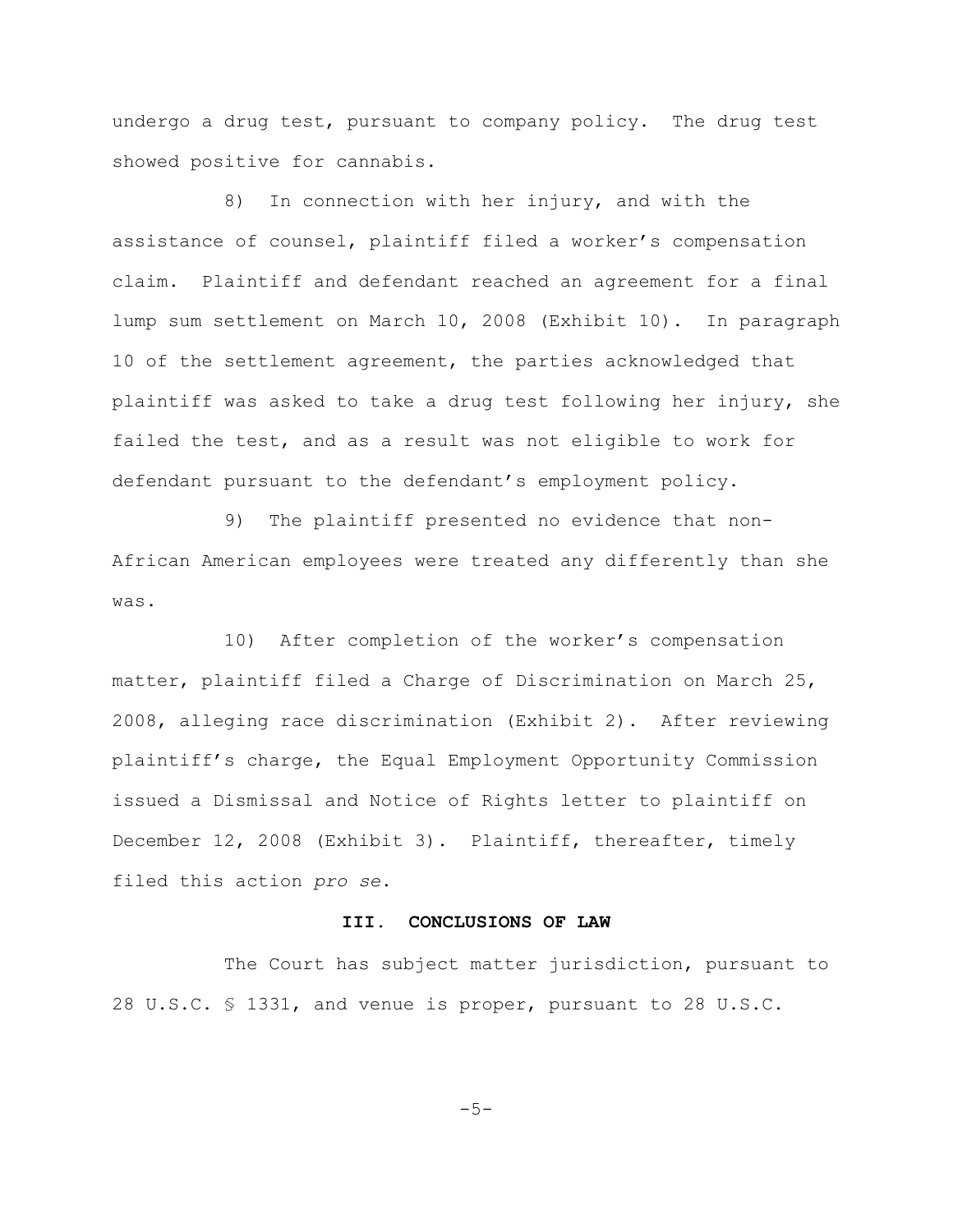§ 1391. The Court has liberally construed plaintiff's complaint as alleging a claim under Title VII of the Civil Rights Act for racial discrimination. Under section 703(a)(1), Title VII, of the Civil Rights Act, it is unlawful for an employer "to . . . discharge any individual . . . because of such individual's race. . . ."  $42 \text{ U.S.C. }$  \$ 2000e-2(a)(1).

In order to establish a claim of racial discrimination, plaintiff must either (1) "present admissible evidence directly indicating unlawful discrimination," or (2) "present evidence creating an inference of unlawful discrimination under the burden-shifting framework established in *McDonnell Douglas Corp. v. Green*, [411 U.S. 792, 802-04 (1973)]." *Humphries v. Pulaski Cnty. Special Sch. Dist.*, 580 F.3d 688, 692 (8th Cir. 2009) (internal quotation marks omitted). Plaintiff has not produced any evidence directly indicating defendants engaged in unlawful discrimination when it discharged her. Therefore, the Court will utilize the *McDonnell Douglas* framework to analyze whether defendant's termination was unlawfully racially motivated.

The *McDonnell Douglas* framework involves three steps. First, the plaintiff must establish a *prima facie* case of discrimination. *McDonnell Douglas*, 411 U.S. at 802. Plaintiff must show: (A) that she belongs to a protected class (e.g., a racial minority); (B) that she was meeting her employer's legitimate job expectations; (C) that she suffered an adverse

-6-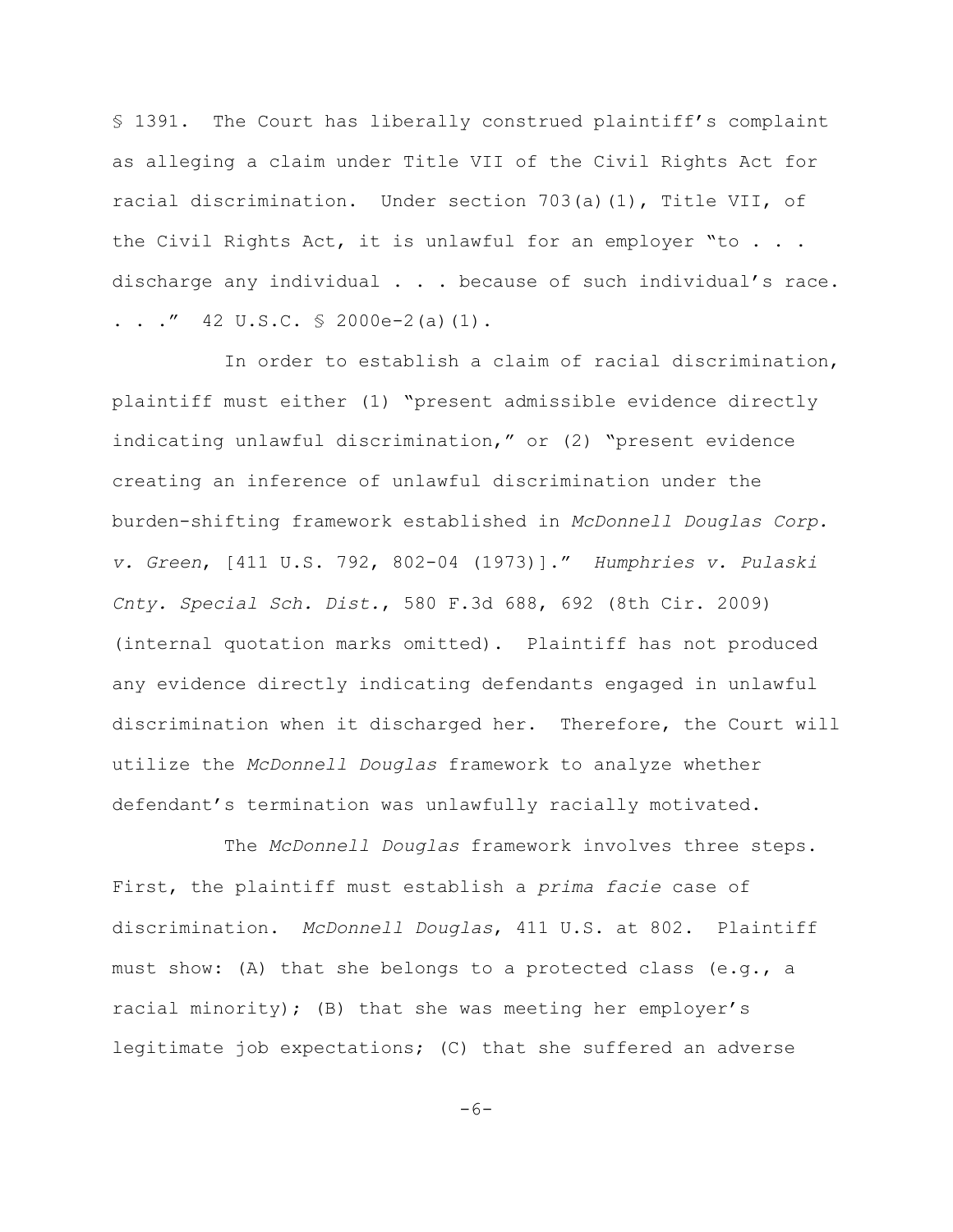employment action; and (D) that similarly situated employees outside the protected class were treated differently. *Humphries*, 580 F.3d at 692. Second, if plaintiff fulfills her burden to establish a *prima facie* case of discrimination, the burden shifts to defendant "to establish a legitimate, nondiscriminatory reason for taking the allegedly discriminatory action." *Id.* at 692-93 (internal quotation marks omitted). Finally, if defendant makes such a showing, the burden reverts back to plaintiff to establish that defendant's proffered explanation is a pretext. *Id.* at 693. If plaintiff cannot show the proffered explanation is a pretext, then her claim under Title VII must fail.

With regard to whether plaintiff has established a *prima facie* case of discrimination, plaintiff, as an African-American, belongs to a protected class. In addition, the final settlement agreement in plaintiff's worker's compensation proceeding, which stated plaintiff was not eligible for future employment with defendant, demonstrates plaintiff suffered an adverse employment action. Whether plaintiff was meeting defendant's legitimate job expectations and whether defendant treated similarly situated employees outside the protected class differently from plaintiff are debatable issues. Although debatable whether plaintiff has established these elements of the *prima facie* case for discrimination, the Court need not resolve these issues because plaintiff's discrimination claim fails under

-7-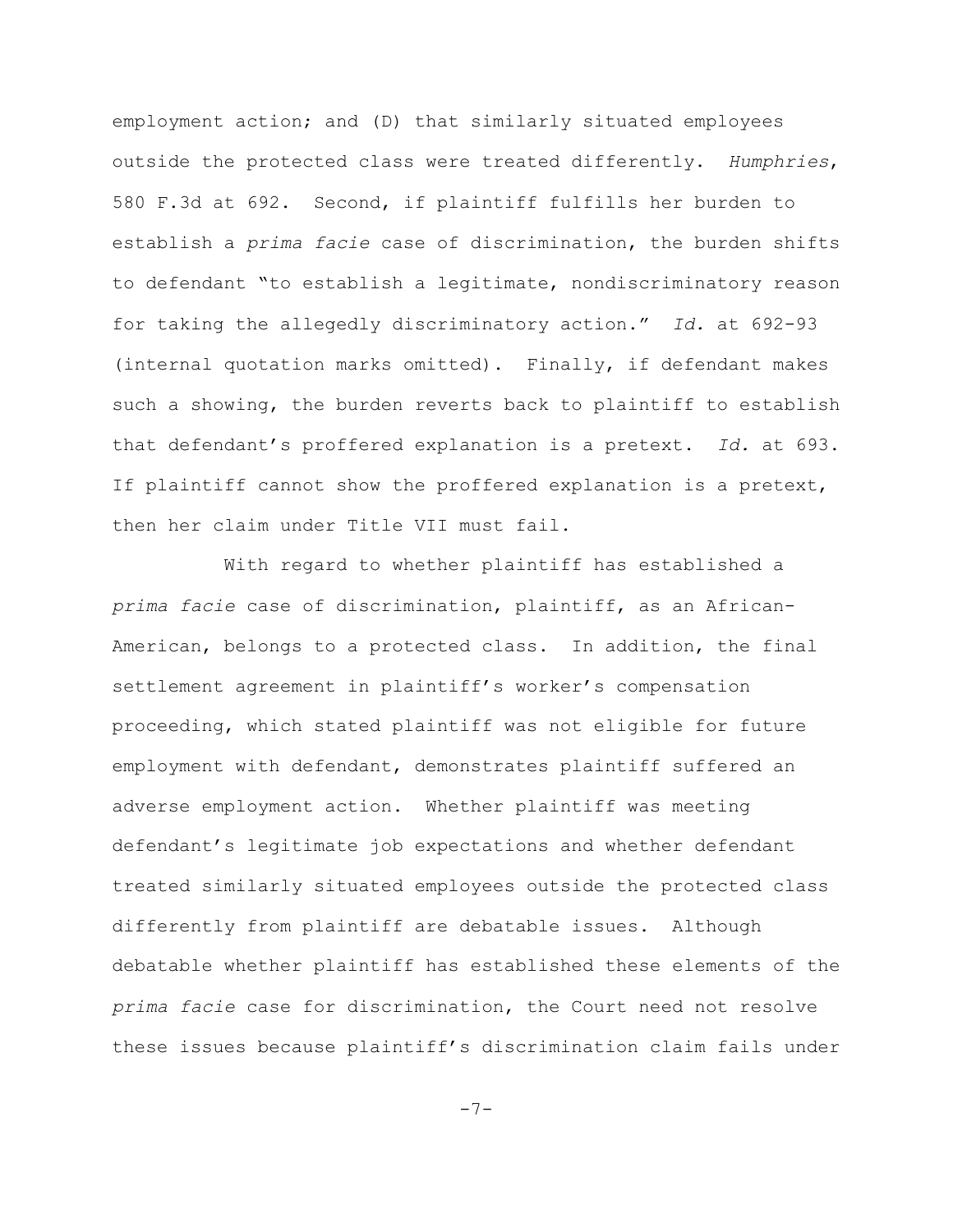the remaining steps of the *McDonnell Douglas* framework. *See Davis v. KARK-TV, Inc.*, 421 F.3d 699, 704 (8th Cir. 2005) (assuming without deciding the plaintiff-employee had established the *prima facie* case for discrimination when the defendantemployer had offered a legitimate, non-discriminatory rationale for its actions).

Defendant has articulated a legitimate, nondiscriminatory reason for the alleged discriminatory action, i.e., plaintiff's positive drug test. As evidenced by the orientation form plaintiff signed when she started working for defendant, defendant maintained a policy of being a drug-free company. When plaintiff tested positive for cannabis, plaintiff became ineligible for employment with defendant under this company policy. A violation of company policy can be a legitimate, non-discriminatory reason for terminating an employee. *See EEOC v. Trans State Airlines, Inc.*, 462 F.3d 987 (8th Cir. 2006) (recognizing an airline's termination of a pilot who entered a bar while in uniform in violation of company policy constituted a legitimate, non-discriminatory explanation for his termination).

Having articulated a legitimate, non-discriminatory reason for the alleged discriminatory action, the burden shifts back to plaintiff to establish defendant's reason is merely a pretext. *Humphries*, 580 F.3d at 693. Pretext may be shown by

-8-